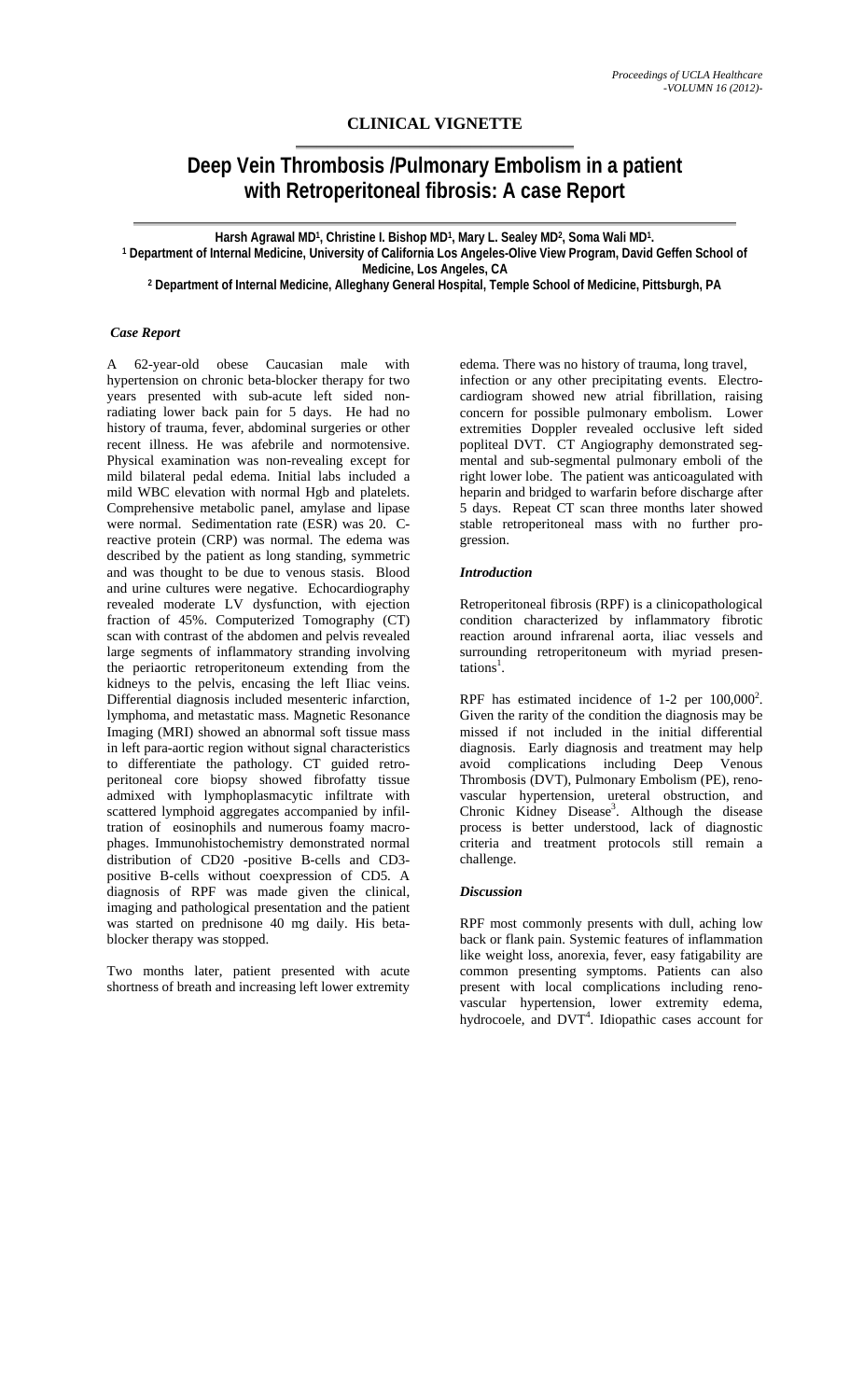nearly two third of the presentations.

Beta-blockers, including metoprolol and eye drops containing timolol have been reported to associated with  $RPF^5$ . Other reported medications include Ergot derivatives<sup>6</sup>, hydralazine<sup>7</sup>, bromocriptine<sup>8</sup>, methyldopa<sup>9</sup> and pergolide<sup>10</sup>. Lymphomas, gastric and pancreatic cancers are also associated with RPF<sup>11</sup>. In addition, radiation therapy<sup>3</sup> has been found to be a significant risk factor associated with RPF. Prior surgery<sup>12</sup> and infections like tuberculosis<sup>13</sup> actinomycosis<sup>14</sup> and schistosomiasis<sup>15</sup> have been reported to cause RPF.

Although the pathogenesis is poorly understood, recent suggest autoimmune mechanisms. Proposed hypothesis include excessive immune reaction in response to steroid and oxidized LDL molecules in localized aortic atherosclerosis<sup>16</sup>. RPF has been described in association with certain autoimmune diseases like thyroiditis and in association with the  $HLA-DRB1*03$  allele<sup>1</sup>. IgG4 bearing plasma cells may also play a role $^{17}$ .

Investigators have proposed a staging system based on imaging. Stage I RPF has fibrosis limited to infrarenal aorta or iliac vessels; stage II involves progression of fibrosis to inferior vena cava. Stage III further lateral extension of fibrosis occurs causing compression of the ureters and in stage IV the renal vessels are also involved. The same investigators also proposed diagnostic criteria for idiopathic RPF in the absence of aneurysmal dilatation of the aorta or any mass in pelvic and abdominal cavity<sup>3</sup>.

Imaging remains the mainstay in diagnosing RPF. CT and MRI are preferred to identify and stage the disease process<sup>18</sup>. On MRI, RPF appears hypointense on T1 weighted images and hyperintense on T2 weighted images<sup>1</sup>.

Fluorodeoxyglucose positron emission technology (PET) has potential to identify other involved sites, associated autoimmune or neoplastic disorders and for surveillance of disease activity<sup>19</sup>. Biopsy can identify disease histopathology<sup>20</sup>. It may be required when infection or malignancy is strongly suspected, if the location of lesion is atypical raising doubt about the diagnosis, or if surgical intervention is being planned.

Treatment of RPF can include both medical and surgical measures depending on the presentation. Stopping possible inciting medications is the first step. Our patient had been on chronic beta-blocker therapy for two years. It was stopped and steroids were started and the patient remained stable for three months. Steroids are first line therapy in the absence of mass effect such as compression of surrounding structures, vascular extension into the surrounding veins and arteries, compression of ureters or organ function compromise. Steroid resistant disease can be treated with other immunosuppressive agents including cyclophosphamide, methotrexate, mycophemolate mofetil<sup>21</sup> colchicine<sup>22</sup> and tamoxifen<sup>23</sup>.

Disease activity can be followed with serial imaging including contrast enhanced CT, MRI and PET. Measuring Serum Ig4 level<sup>24</sup> ESR/CRP<sup>25</sup> and renal function may also be helpful, though this remains to be validated in larger studies. If the disease does not respond to these measures, the diagnosis should be reconsidered and other causes ruled out. Ureteral entrapment and consequent renal dysfunction is one of the most recognized complications of RPF<sup>3</sup>. Studies have shown that incidence of DVT and PE is also increased in patients with RPF and prophylactic anticoagulation should be considered on a case by case basis if patients have evidence of inferior vena cava and/or iliac vessel involvement causing venous stasis and lower extremity edema<sup>3</sup>. To our knowledge there have been no randomized trials evaluating the duration of treatment and prophylactic use of anticoagulation in this patient population. A strong argument can be made for more frequent imaging surveillance i.e every 3 to 6 months, to assess the progression of disease in lieu of anticoagulation.

## *Conclusion*

Our patient presented with lower extremity edema and imaging revealed extension of RPF to involve common iliac vessels. With beta-blockers as a possible inciting event, RPF causing iliac vein compression and venous stasis followed by DVT/PE. A-fib may be a very important symptom of PE especially in patients who had their beta blockers discontinued recently.

#### **REFERENCES**

- 1. **Vaglio A, Palmisano A, Corradi D, Salvarani C, Buzio C**. Retroperitoneal fibrosis: evolving concepts. *Rheum Dis Clin North Am*. 2007 Nov;33(4):803-17, vi-vii. Review. PubMed PMID: 18037118.
- 2. **Uibu T, Oksa P, Auvinen A, Honkanen E, Metsärinne K, Saha H, Uitti J, Roto P.** Asbestos exposure as a risk factor for retroperitoneal fibrosis. *Lancet*. 2004 May 1;363(9419):1422-6. PubMed PMID: 15121404.
- 3. **Scheel PJ Jr, Feeley N**. Retroperitoneal fibrosis: the clinical, laboratory, and radiographic presentation. *Medicine* (Baltimore). 2009 Jul;88(4):202-7. PubMed PMID: 19593224.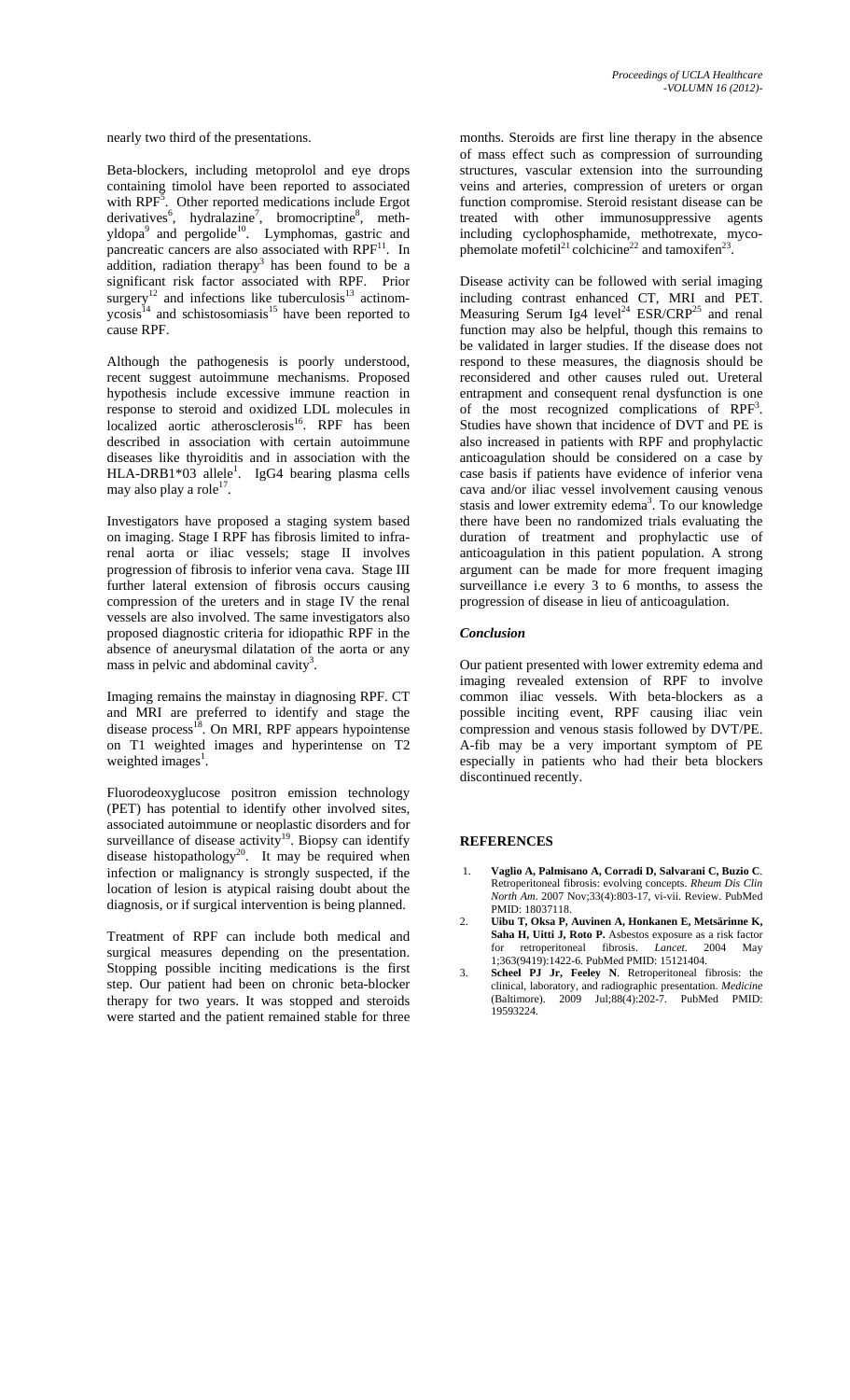- 4. **Vaglio A**. Retroperitoneal fibrosis: new insights into clinical presentation and diagnosis. *Medicine* (Baltimore). 2009 Jul;88(4):208-10. PubMed PMID:19593225.
- 5. **Bullimore DW**. Retroperitoneal fibrosis associated with metoprolol. *Br Med J* (Clin Res Ed). 1982 Feb 27;284(6316):664. PubMed PMID: 6802283; PubMed Central PMCID: PMC1496203.
- 6. Fibrosis due to ergot derivatives: exposure to risk should be weighed up. Prescrire Int. 2002 Dec;11(62):186-9. PubMed PMID: 12472101.
- 7. **Waters VV**. Hydralazine, hydrochlorothiazide and ampicillin associated with retroperitoneal fibrosis: case report. *J Urol*. 1989 Apr;141(4):936-7. PubMed PMID: 2926894.
- 8. **Herzog A, Minne H, Ziegler R**. Retroperitoneal fibrosis in a patient with macroprolactinoma treated with bromocriptine. *BMJ*. 1989 May 13;298(6683):1315. PubMed PMID: 2500220; PubMed Central PMCID: PMC1836500.
- 9. **Ahmad S**. Methyldopa and retroperitoneal fibrosis. *Am Heart J*. 1983 Jun;105(6):1037-8. PubMed PMID: 6858825.
- 10. **Apostolakis EE, Baikoussis NG, Tselikos D, Koniari I, Prokakis C, Fokaeas E, Karanikolas M.** Cardiac surgery in a patient with retroperitoneal fibrosis and heart valvulopathy, both due to pergolide medication for Parkinson's disease. *J Cardiothorac Surg*. 2009 Nov 13;4:65. PubMed PMID: 19912629; PubMed Central PMCID:PMC2780395.
- 11. **Vaglio A, Salvarani C, Buzio C**. Retroperitoneal fibrosis. *Lancet*. 2006 Jan 21;367(9506):241-51. Review. PubMed PMID: 16427494.
- 12. **Katz R, Golijanin D, Pode D, Shapiro A**. Primary and postoperative retroperitoneal fibrosis-experience with 18 cases. *Urology*. 2002 Nov;60(5):780-3. PubMed PMID: 12429295.
- 13. **Greco P, Vaglio A, Corradi D, Cobelli R, Zompatori M, Buzio C**. Tuberculosis as a trigger of retroperitoneal fibrosis. *Clin Infect Dis*. 2005 Oct 1;41(7):e72-5. Epub 2005 Aug 31. PubMed PMID: 16142654.
- 14. **Milam MR, Schultenover SJ, Crispens M, Parker L**. Retroperitoneal fibrosis secondary to actinomycosis with no intrauterine device. *Obstet Gynecol*. 2004 Nov;104(5 Pt 2):1134-6. PubMed PMID: 15516426.
- 15. **Rollino C, Guzman H, Beltrame G, Ferro M, Quattrocchio G, Bellis D, Quarello F**. Retroperitoneal fibrosis and schistosomiasis: a causal relationship? *Eur J Intern Med*. 2008 Jun;19(4):297-9. Epub 2008 Feb 20. PubMed PMID: 18471683.
- 16. **Parums DV**. The spectrum of chronic periaortitis. *Histopathology*. 1990 May;16(5):423-31. Review. PubMed PMID: 2193863.
- 17. **Oguchi T, Okada M, Endo F, Hattori K, Fujisaki A, Ikeda M, Shiga Y, Yashi M, Muraishi O**. [IgG4-related idiopathic retroperitoneal fibrosis: a case report]. *Hinyokika Kiyo*. 2009 Dec;55(12):745-8. Japanese. PubMed PMID: 20048557.
- 18. **Vivas I, Nicolás AI, Velázquez P, Elduayen B, Fernández-Villa T, Martínez-Cuesta A**. Retroperitoneal fibrosis: typical and atypical manifestations. *Br J Radiol*. 2000 Feb;73(866):214-22. PubMed PMID: 10884739.
- 19. **Piccoli GB, Consiglio V, Arena V, Pelosi E, Anastasios D, Ragni F, Fiori C, Cortese G, Deagostini MC, Porpiglia F, Scarpa RM**. Positron emission tomography as a tool for the 'tailored' management of retroperitoneal fibrosis: a nephrourological experience. *Nephrol Dial Transplant*. 2010 Aug;25(8):2603-10. Epub 2010 Feb 15. PubMed PMID: 20157170.
- 20. **Cavalleri A, Brunner P, Monticelli I, Mourou MY, Bruneton JN.** CT-guided biopsy in two cases of

retroperitoneal fibrosis. *Clin Imaging*. 2008 May-Jun;32(3):230-2. PubMed PMID: 18502353.

- 21. **Swartz RD**. Idiopathic retroperitoneal fibrosis: a review of the pathogenesis and approaches to treatment. *Am J Kidney Dis*. 2009 Sep;54(3):546-53. Epub 2009 Jun 10. Review. PubMed PMID: 19515472.
- 22. **Vega J, Goecke H, Tapia H, Labarca E, Santamarina M, Martínez G.** Treatment of idiopathic retroperitoneal fibrosis with colchicine and steroids: a case series. *Am J Kidney Dis*. 2009 Apr;53(4):628-37. Epub 2008 Dec 31. PubMed PMID: 19117656.
- 23. **Frankart L, Lorge F, Donckier J**. Tamoxifen for retroperitoneal fibrosis. *Postgrad Med J*. 1997 Oct;73(864):653-4. PubMed PMID: 9497980; PubMed Central PMCID: PMC2431468.
- 24. **Marumo K, Tatsuno S, Noto K**. Elevated serum IgG4 may predict sensitivity to steroid therapy in retroperitoneal fibrosis. *Int J Urol*. 2009 Apr;16(4):427. PubMed PMID: 19416408.
- 25. **Magrey MN, Husni ME, Kushner I, Calabrese LH**. Do acute-phase reactants predict response to glucocorticoid therapy in retroperitoneal fibrosis? *Arthritis Rheum*. 2009 May 15;61(5):674-9. PubMed PMID: 19404998.

*Submitted on August 12, 2012*